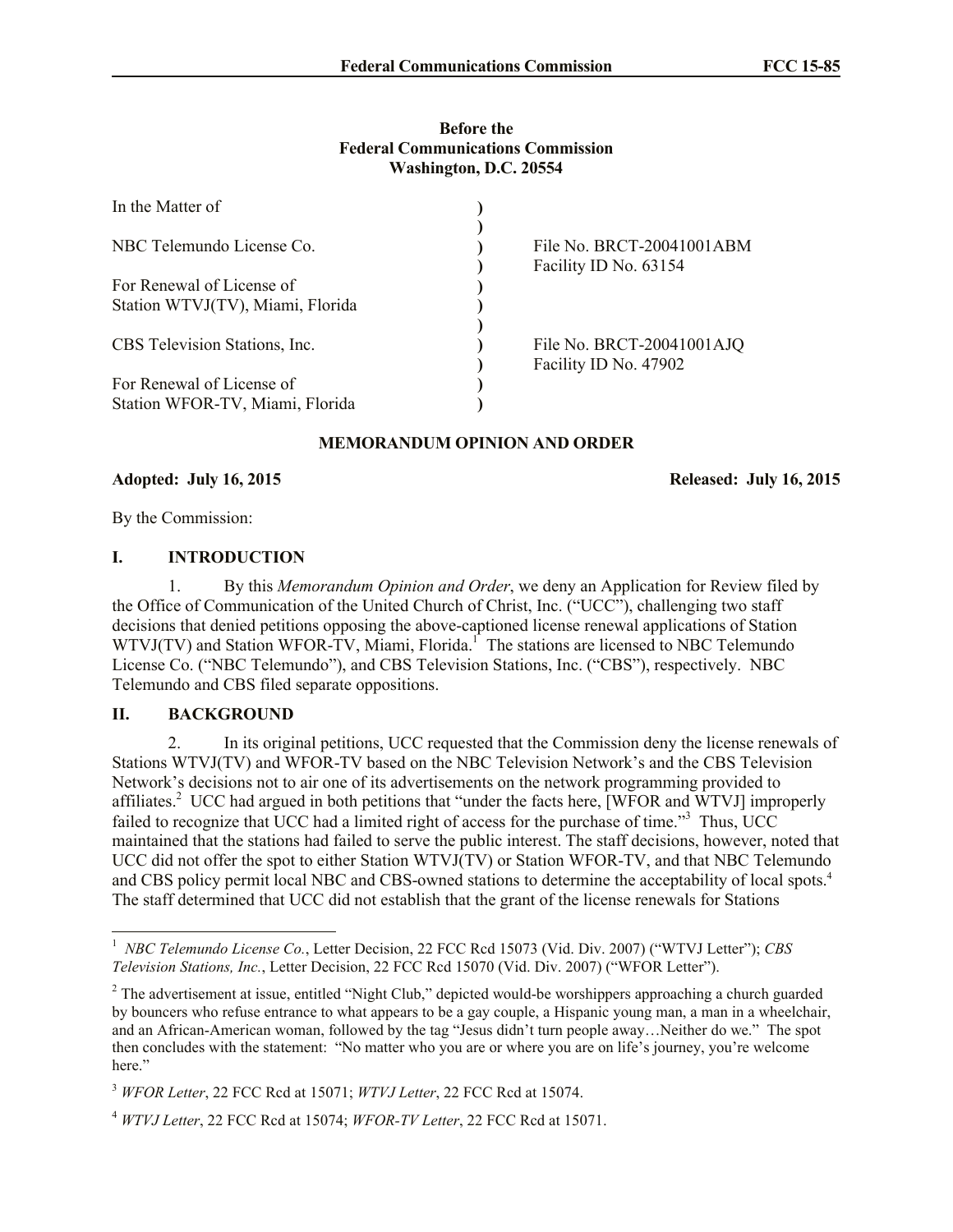WTVJ(TV) and WFOR-TV would be *prima facie* inconsistent with the public interest because, "[u]nder the plain terms of section 309(k) [of the Communications Act of 1934 (the "Act")], …the relevant findings must be made 'with respect to that station'" whose license is up for renewal, and the advertisements here had not been offered directly to the stations.<sup>5</sup>

3. In its Application for Review, UCC contends that the Video Division erred in concluding that the licensees did not act contrary to the public interest based on the networks' refusal to air the advertisement at issue. UCC argues that *Sagittarius Broadcasting Corp.*, which the letter decisions cited as precedent, dealt solely with the procedural issue of standing, and does not support the staff's interpretation of Section 309(k).  $\hat{A}$  "more logical" interpretation of Section 309(k), according to UCC, is to permit review of network practices during license renewal proceedings involving owned and operated stations.<sup>7</sup> UCC argues that the "effect of the[] [Staff] decisions is to remove Commission authority to examine network programming practices in the context of license renewal proceedings of network owned and operated stations.<sup>38</sup> UCC maintains that the "Commission has never interpreted [Section] 309(k) to mean that networks are not accountable for their programming as implemented by network owned and operated stations,"<sup>9</sup> and that the staff's "new construction of that provision is illogical, arbitrary and capricious."<sup>10</sup>

4. CBS, in its opposition, argues that the staff's decision "reflects a logical interpretation of Congress' mandate that the Commission grant a station's renewal application upon making the requisite findings 'with respect to that station.'"<sup>11</sup> CBS states that Commission precedent holds that a licensee is responsible for all the programming it airs, whatever the source. It maintains, however, that this responsibility does not mean, as UCC asserts, "that a network's decision *not* to broadcast certain programming may properly be attributed to a network station in a license renewal proceeding."<sup>12</sup> NBC Telemundo, in its separate opposition, states that Station WTVJ(TV) was never involved in the decision not to air the editorial advertisement in question.<sup>13</sup> CBS and NBC Telemundo, moreover, both argue that neither the Communications Act nor the First Amendment obligates a broadcaster to accept editorial advertising, and that, contrary to UCC's assertion, there is nothing inherent in the public interest standard that requires a broadcaster to accept such advertising.<sup>14</sup> NBC Telemundo states, in particular, that the "Commission and the courts consistently have upheld the principle that private individuals, with the very limited exception of qualified candidates for federal office, do not have the right to demand access for broadcast time."<sup>15</sup>

9 *Id.* at 4.

<sup>10</sup> *Id.* at 5-6.

 $12$  *Id.* at 5.

 $\frac{5}{5}$ *Id.* 

<sup>6</sup> *See Sagittarius Broadcasting Corp.*, Memorandum Opinion and Order, 18 FCC Rcd 22551, 22555 (2003).

<sup>7</sup> Application for Review ("AFR") at 7.

 $8$  AFR at 1.

 $11$  CBS Opposition to AFR at 4 (emphasis in original).

 $13$  NBC Telemundo Opposition to AFR at 6.

<sup>14</sup> CBS Opposition to AFR at 6-7; NBC Telemundo Opposition to AFR at 7-8, *citing Columbia Broadcasting System, Inc. v. Democratic National Committee*, 412 U.S. 94 (1973).

<sup>15</sup> NBC Telemundo Opposition to AFR at 7-8, *citing Columbia Broadcasting System,* 412 U.S. at 105; *Rokus v. American Broadcasting Company, Inc.*, 616 F.Supp. 110, 113-114 (S.D.N.Y. 1984); Letter from Stephen F. Sewell, Assistant Chief, Complaints and Compliance Division, to J. Curtis Herge, 88 F.C.C.2d 626 (B'cast Bur. 1981).